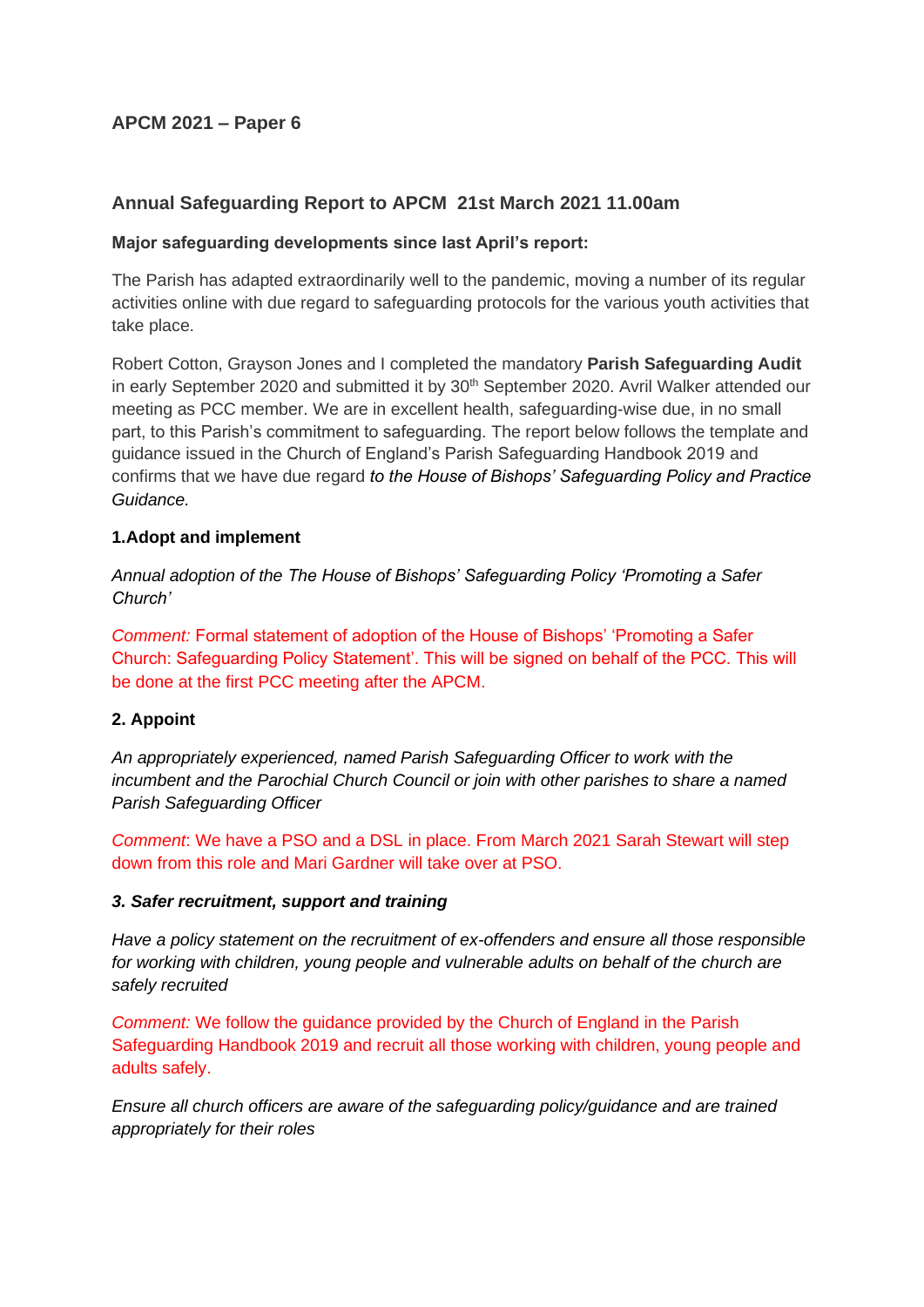*Comment:* All PCC members complete Basic Awareness Module. Records kept of training undertaken by church officers and clergy.

Parish Safeguarding Handbook link available through HTSM website

*Provide appropriate insurance to cover for all activities undertaken in the name of the Parochial Church Council which involve children, young people and adults.*

*Comment:* We are fully compliant; all risk assessed activities are covered

## **4.Display**

*A formal statement of adoption of the House of Bishops' 'Promoting a Safer Church: Safeguarding Policy Statement'. This should be signed on behalf of the PCC.* 

*Comment:* The policy is adopted in the first PCC meeting after the APCM.

*Ensure information is displayed about how to contact the DSA(s), Parish Safeguarding Officer and how to get help outside the church with child and adult safeguarding issues (see Model Safeguarding in Your Parish – Who's Who ).*

*Comment*: posters with contact details on display in HTSM churches and information on website

*Ensure that safeguarding arrangements are clearly visible on the front page of the parish website.*

*Comment:* yes, fully compliant

### **5.Respond**

*Have a procedure in place to deal promptly with safeguarding allegations or suspicions of abuse* 

*Comment:* yes, fully compliant and guidance on poster and via website.

*Report all safeguarding concerns or allegations including those against church officers to the Parish Safeguarding Officer/ incumbent and the DSA* 

*Ensure that known offenders or others who may pose a risk to children and/or vulnerable adults are effectively managed and monitored in consultation with the DSA.*

*Comment:* yes; DSA contacts PSO who informs incumbent of any risks.

*Comply with all data protection legislation especially in regard to using (e.g. storing) information about any church officers and any safeguarding records.*

*Comment:* yes; files stored in Parish Office